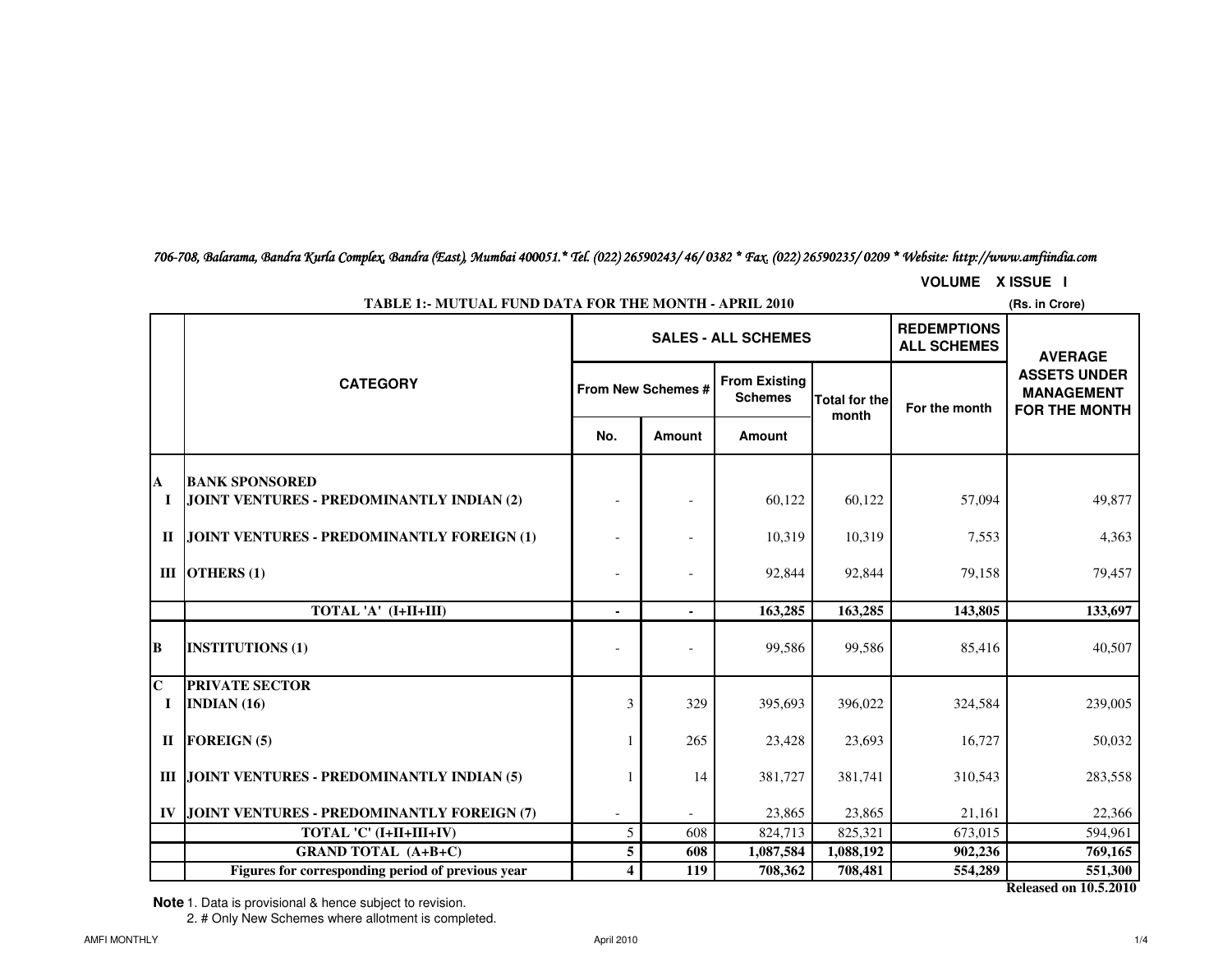### **TABLE 2:- SALES DURING THE MONTH OF APRIL 2010 - TYPE AND CATEGORY WISE2.1 \*NEW SCHEMES LAUNCHED (ALLOTMENT COMPLETED)**

|                                 | Open End                 |        |                      | <b>Close End</b> |                      | <b>Interval Fund</b> |                      | <b>TOTAL</b> |  |
|---------------------------------|--------------------------|--------|----------------------|------------------|----------------------|----------------------|----------------------|--------------|--|
|                                 | <b>No.of Schemes</b>     | Amount | <b>No.of Schemes</b> | Amount           | <b>No.of Schemes</b> | Amount               | <b>No.of Schemes</b> | Amount       |  |
| <b>INCOME</b>                   | $\overline{\phantom{a}}$ |        |                      | 604              |                      |                      |                      | 604          |  |
| <b>EQUITY</b>                   |                          |        |                      |                  |                      |                      |                      |              |  |
| <b>BALANCED</b>                 |                          |        |                      |                  |                      |                      |                      |              |  |
| <b>LIQUID/MONEY MARKET</b>      |                          |        |                      |                  |                      |                      |                      |              |  |
| <b>IGILT</b>                    |                          |        |                      |                  |                      |                      |                      |              |  |
| <b>IELSS - EQUITY</b>           |                          |        |                      |                  |                      |                      |                      |              |  |
| <b>GOLD ETF</b>                 |                          |        |                      |                  |                      |                      |                      |              |  |
| <b>OTHER ETFS</b>               |                          |        |                      | ۰                |                      |                      |                      |              |  |
| <b>IFUND OF FUNDS INVESTING</b> |                          |        |                      |                  |                      |                      |                      |              |  |
| <b>OVERSEAS</b>                 |                          |        |                      |                  |                      |                      |                      |              |  |
| <b>TOTAL</b>                    |                          |        |                      | 604              |                      |                      |                      | 608          |  |

### **\*NEW SCHEMES LAUNCHED :**

| <b>IOPEN END EQUITY:</b>  | <b>IDFC Nifty Equity Fund</b>                                                                                                                                                           |
|---------------------------|-----------------------------------------------------------------------------------------------------------------------------------------------------------------------------------------|
| <b>ICLOSE END INCOME.</b> | il 2010 (1) Series XII; Reliance Fixed Horizon Fund -<br>XIV<br>Series 9 and XV<br>I - Plan C; HDFC FMP 367D April<br>⊦ Fund Series XII ⊦<br>Series.<br>Franklin Templeton Fixed Tenure |
|                           |                                                                                                                                                                                         |

## **2.2 EXISTING SCHEMES**

|                                 | Open End             |           | <b>Close End</b>     |                          | <b>Interval Fund</b>     |                          | <b>TOTAL</b>         |           |
|---------------------------------|----------------------|-----------|----------------------|--------------------------|--------------------------|--------------------------|----------------------|-----------|
|                                 | <b>No.of Schemes</b> | Amount    | <b>No.of Schemes</b> | Amount                   | <b>No.of Schemes</b>     | Amount                   | <b>No.of Schemes</b> | Amount    |
| <b>INCOME</b>                   | 182                  | 420,680   | 125                  | 264                      | 38                       | 119                      | 345                  | 421,063   |
| <b>IEQUITY</b>                  | 270                  | 4,777     | 34                   | $\overline{\phantom{a}}$ |                          |                          | 305                  | 4,777     |
| <b>BALANCED</b>                 | 30                   | 416       |                      |                          |                          |                          | 34                   | 416       |
| <b>LIQUID/MONEY MARKET</b>      | 56                   | 660,343   |                      |                          |                          | $\overline{\phantom{0}}$ | 56                   | 660,343   |
| <b>IGILT</b>                    | 35                   | 297       |                      |                          |                          |                          | 35                   | 297       |
| <b>IELSS - EQUITY</b>           | 36                   | 233       | 12                   |                          |                          |                          | 48                   | 233       |
| <b>IGOLD ETF</b>                |                      | 61        |                      |                          |                          |                          |                      | 61        |
| <b>IOTHER ETFS</b>              | 14                   | 355       |                      |                          |                          | $\overline{\phantom{a}}$ | 141                  | 355       |
| <b>IFUND OF FUNDS INVESTING</b> | 14                   | 39        |                      | $\overline{\phantom{a}}$ | $\overline{\phantom{0}}$ | $\overline{\phantom{a}}$ |                      | 39        |
| <b>OVERSEAS</b>                 |                      |           |                      |                          |                          |                          | 14                   |           |
| <b>TOTAL</b>                    | 644                  | 1,087,201 | 175                  | 264                      | 39                       | 119                      | 858                  | 1,087,584 |

Notes:The change in number of existing schemes is because of the maturity and reclassification of some of the existing schemes.

^ Amount mobilised by new plans launched under existing scheme.

### **2.3 TOTAL OF ALL SCHEMES**

|                                                    | Open End             |               | <b>Close End</b>     |                          | <b>Interval Fund</b> |        | <b>TOTAL</b>         |           |
|----------------------------------------------------|----------------------|---------------|----------------------|--------------------------|----------------------|--------|----------------------|-----------|
|                                                    | <b>No.of Schemes</b> | <b>Amount</b> | <b>No.of Schemes</b> | Amount                   | <b>No.of Schemes</b> | Amount | <b>No.of Schemes</b> | Amount    |
| <b>INCOME</b>                                      | 182                  | 420,680       | 129                  | 868                      | 38                   | 119    | 349                  | 421,667   |
| <b>IEQUITY</b>                                     | 271                  | 4,781         | 34                   | $\overline{\phantom{0}}$ |                      | -      | 306                  | 4,781     |
| <b>BALANCED</b>                                    | 30                   | 416           |                      | -                        |                      |        | 34                   | 416       |
| <b>LIQUID/MONEY MARKET</b>                         | 56                   | 660,343       |                      | -                        |                      |        | 56                   | 660,343   |
| <b>IGILT</b>                                       | 35                   | 297           |                      | -                        |                      |        | 35                   | 297       |
| <b>IELSS - EQUITY</b>                              | 36                   | 233           | 12                   | -                        |                      |        | 48                   | 233       |
| <b>IGOLD ETF</b>                                   |                      | 61            |                      | -                        |                      |        |                      | 61        |
| <b>IOTHER ETFS</b>                                 | 14                   | 355           |                      | -                        |                      |        | 14                   | 355       |
| <b>IFUND OF FUNDS INVESTING</b><br><b>OVERSEAS</b> | 14                   | 39            |                      | -                        | -                    | -      | 14                   | 39        |
| <b>TOTAL</b>                                       | 645                  | 1,087,205     | 179                  | 868                      | 39                   | 119    | 863                  | 1,088,192 |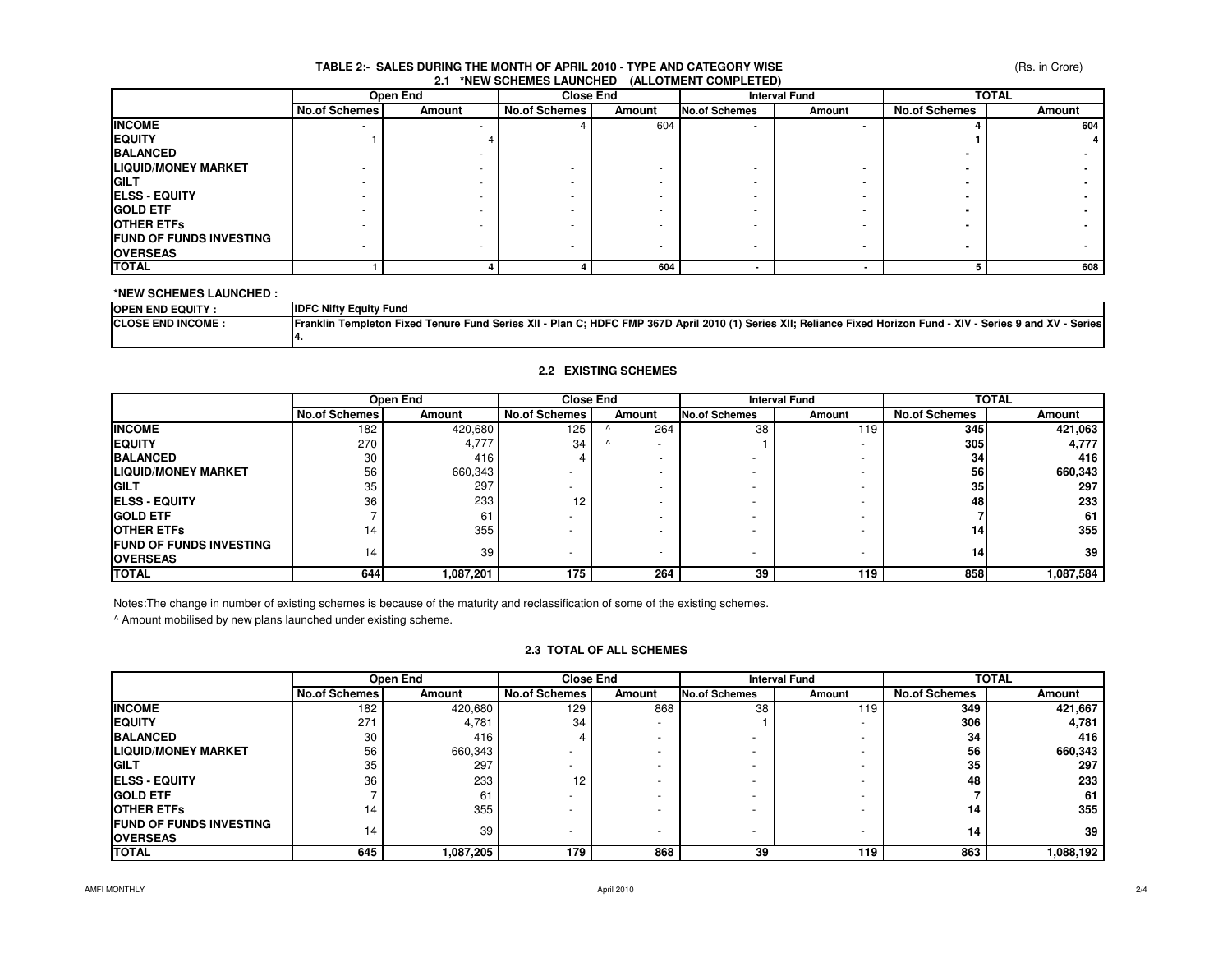### **Table 3:-**

# **REDEMPTIONS / REPURCHASES DURING THE MONTH OF APRIL 2010**

| <b>CATEGORY &amp; TYPE WISE</b><br>(Rs. in Crore) |                 |                  |                      |              |                                               |                                                                              |  |  |
|---------------------------------------------------|-----------------|------------------|----------------------|--------------|-----------------------------------------------|------------------------------------------------------------------------------|--|--|
|                                                   | <b>Open End</b> | <b>Close End</b> | <b>Interval Fund</b> | <b>TOTAL</b> | Net Inflow /<br>(Outflow)<br>For<br>the Month | Net Inflow /<br>(Outflow)<br>For the<br><b>Month</b><br><b>Previous Year</b> |  |  |
| <b>INCOME</b>                                     | 230,839         | 10,217           | 2,838                | 243,894      | 177,773                                       | 103,055                                                                      |  |  |
| <b>EQUITY</b>                                     | 5,373           | 527              | 14                   | 5,914        | (1, 133)                                      | (196)                                                                        |  |  |
| <b>BALANCED</b>                                   | 469             |                  | ۰.                   | 473          | (57)                                          | (64)                                                                         |  |  |
| LIQUID/MONEY MARKET                               | 651,068         |                  |                      | 651,068      | 9,275                                         | 51,852                                                                       |  |  |
| <b>GILT</b>                                       | 346             | -                | -                    | 346          | (49)                                          | (400)                                                                        |  |  |
| <b>ELSS - EQUITY</b>                              | 298             | 41               |                      | 339          | (106)                                         | 90                                                                           |  |  |
| <b>GOLD ETFs</b>                                  |                 |                  |                      | 9            | 52                                            | (4)                                                                          |  |  |
| <b>OTHER ETFS</b>                                 | 55              | -                |                      | 55           | 300                                           | (89)                                                                         |  |  |
| <b>FUND OF FUNDS</b><br><b>INVESTING OVERSEAS</b> | 138             | -                |                      | 138          | (99)                                          | (52)                                                                         |  |  |
| <b>TOTAL</b>                                      | 888,595         | 10,789           | 2,852                | 902,236      | 185,956                                       | 154,192                                                                      |  |  |

**Table 4:-**

### **ASSETS UNDER MANAGEMENT AS ON April 30, 2010**

|                                                   | <b>CATEGORY &amp; TYPE WISE</b> |                  |                      |              |            |  |  |
|---------------------------------------------------|---------------------------------|------------------|----------------------|--------------|------------|--|--|
|                                                   | Open End                        | <b>Close End</b> | <b>Interval Fund</b> | <b>TOTAL</b> | % to Total |  |  |
| <b>INCOME</b>                                     | 451.073                         | 32,553           | 12,726               | 496.352      | 62         |  |  |
| <b>EQUITY</b>                                     | 157,960                         | 18,699           | 171                  | 176,830      | 22         |  |  |
| <b>BALANCED</b>                                   | 16,127                          | 1,630            |                      | 17,757       |            |  |  |
| LIQUID/MONEY MARKET                               | 83,827                          |                  | -                    | 83,827       | 10         |  |  |
| GILT                                              | 3,436                           |                  | ٠                    | 3.436        |            |  |  |
| <b>ELSS - EQUITY</b>                              | 21,328                          | 3.157            | -                    | 24.485       |            |  |  |
| <b>GOLD ETF</b>                                   | 1.711                           |                  | -                    | 1,711        | @          |  |  |
| <b>OTHER ETFS</b>                                 | 1,271                           |                  |                      | 1,271        | @          |  |  |
| <b>FUND OF FUNDS</b><br><b>INVESTING OVERSEAS</b> | 2,872                           | -                | -                    | 2.872        | @          |  |  |
| <b>TOTAL</b>                                      | 739,605                         | 56,039           | 12,897               | 808,541      | 100        |  |  |

**@ Less than 1 %.**

# **Table 5:-** DATA ON FUND OF FUNDS (DOMESTIC) - APRIL 2010 (Rs. In Crore)

|                      | No. of<br><b>Schemes</b> | <b>Sales</b> | Redemption | Assets under<br>Management as on<br>April 30, 2010 |
|----------------------|--------------------------|--------------|------------|----------------------------------------------------|
| <b>Fund of Funds</b> | 25                       | 197          | 74         | 1,571                                              |

## **Notes :**

1. Fund of Funds is a scheme wherein the assets are invested in the existing schemes of mutual funds and hence, the figures indicated herei tables 1 to 4 and 6. Data on fund of funds is given for information only.